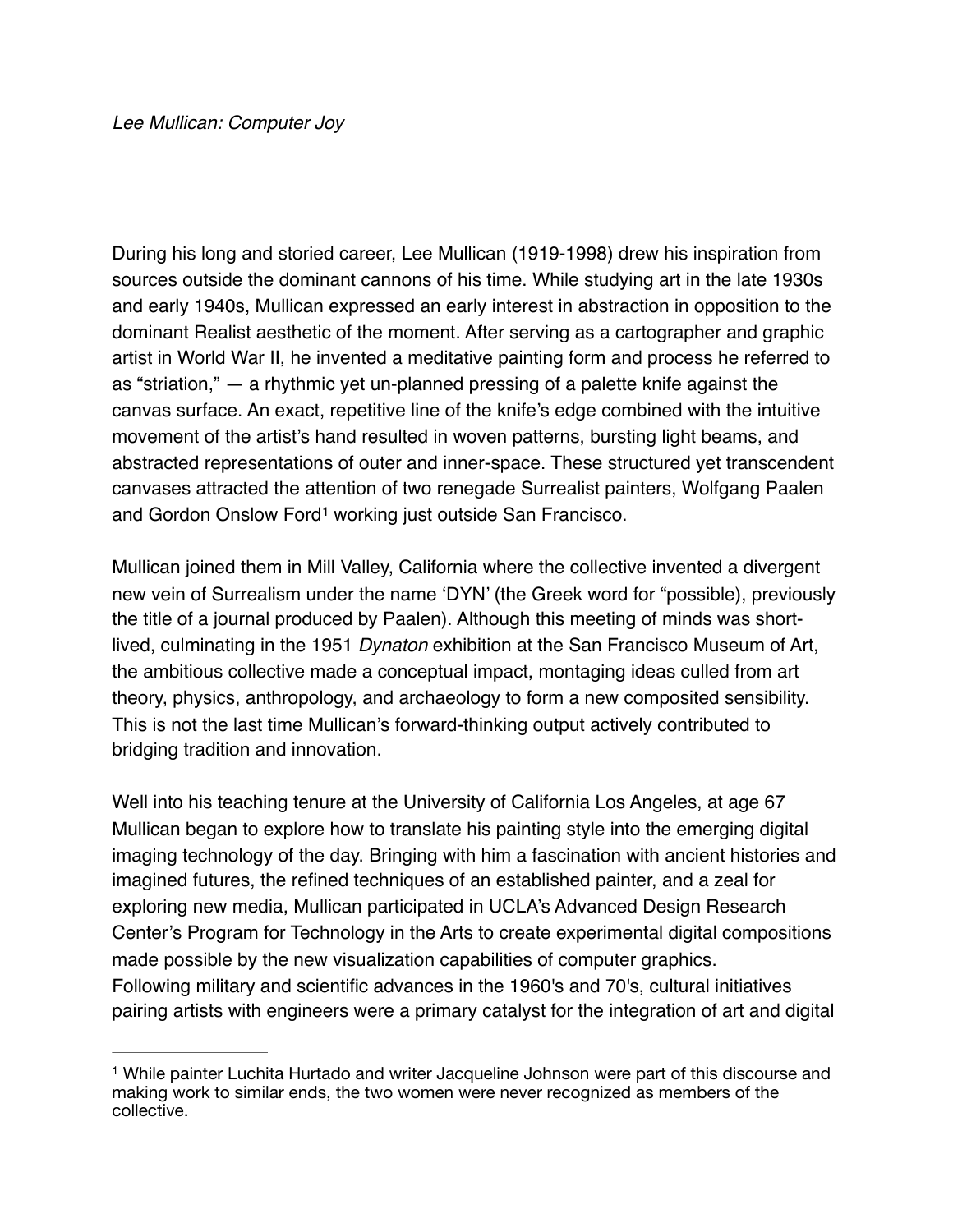technology. Alongside the development of user interfaces, digital technology became more compact, affordable, and widely available in the 1980's. The integration of color became possible when IBM introduced a 16-color scheme (four bits—one bit each for red, green, blue, and intensity) with the Color Graphics Adapter (CGA) for its first IBM PC in 1981 and later improved with the Enhanced Graphics Adapter (EGA) in 1984.

In 1986 Mullican started working with the IBM 5170, equipped with the Truevision Advanced Raster Graphics Adapter (TARGA), and a Summagraphics Summasketch stylus to experiment with painting and drawing on a computer. He found inspiration in the similarities between his painting style and a computerized matrix, particularly the dark background paintings he began to produce in the late 1970's; "I examined why I thought the computer was for me. Even in my paintings, I was always working with pattern and line and color. I've had a built-in computer ever since I've been doing art."<sup>2</sup> Replacing his brush and signature palette knife striations with a clickable mouse and pen-like stylus, Mullican merged the late Surrealist method of automatism with the computer's instant and precise replication of marks, stating; "I found that beyond what one thought, the computer as being hard-lined, analytical, and predictable, it was indeed a medium fueled with the automatic, enabled by chance, and accident, discovery of new ways of making imagery."

The possibilities of new technology paired with Mullican's advanced painting practice, resulted in buzzing and dense digital compositions of complex color palettes and illusions of depth. He elaborates; "physical components offer programs that allowed an artist to draw with line, pattern, geometric shapes, as circle, oval, rectangles, or immediately change color for freed shape, line. What was there could be replaced in an instant." While he observed demonstrations of the new technology, Mullican worked independently with his new found tools. The resulting images show a painter's mind at play, experimenting with never before possible visualization capabilities frozen in time. "Imagine being able to paint in sweeping gestures with a pattern, throwing out thousands of dots and blots of color that could be cured or erased or changed or kept on a disk to be brought back for further change in an instant or in a matter of weeks or years."

Over 100 image files created by Mullican were saved as .TGA files and stored on floppy disks. These TARGA generated files were the native format for VISTA boards, the first

Ballatore, Sandy. "Mullican and Mullican: Living the Modern-Postmodern Continuum", Artspace, July-August 1989, p.51–55